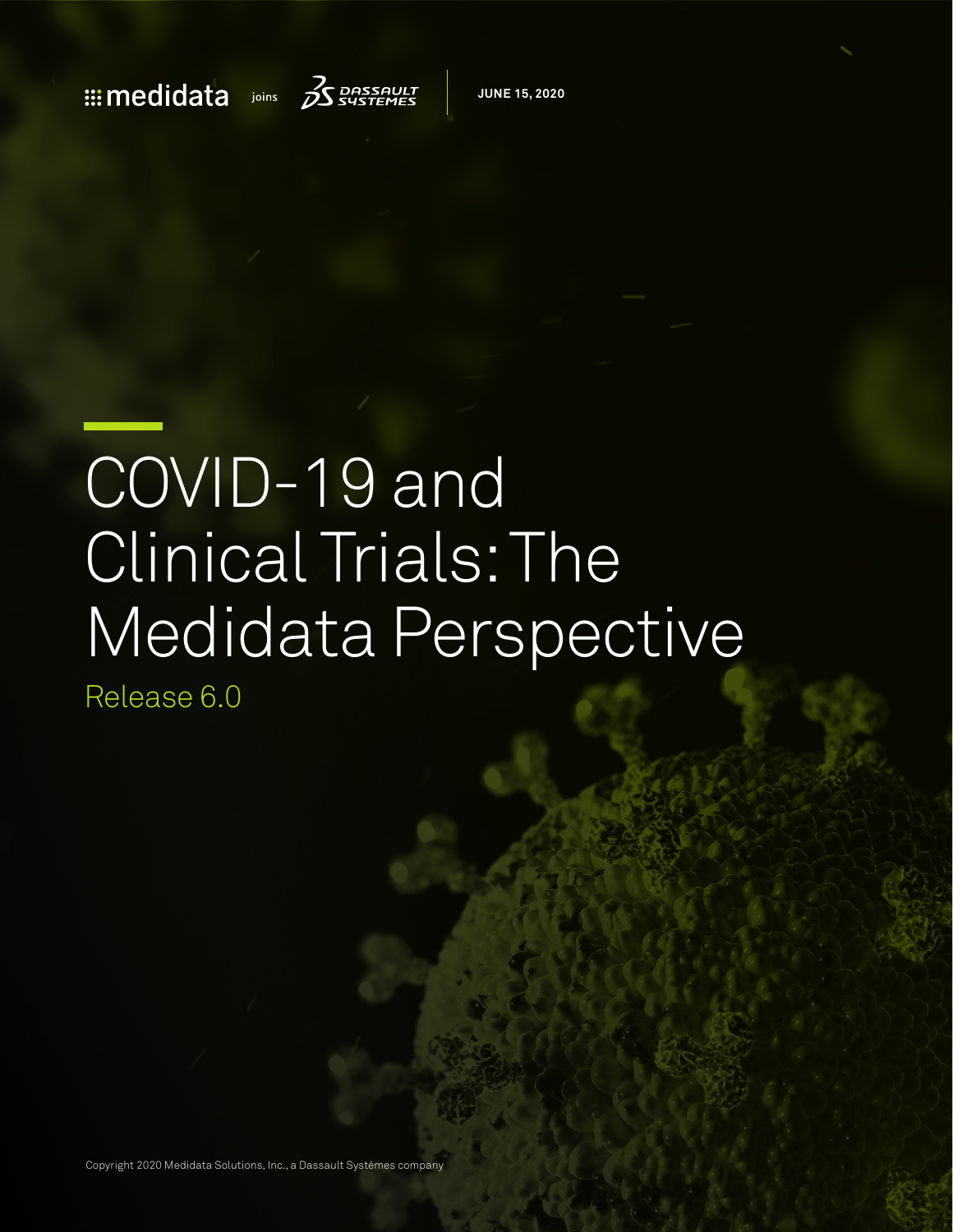

## Table of Contents

| What's New/What's Significantly Updated in Release 6.0              |    |
|---------------------------------------------------------------------|----|
| Insights to Ongoing Data Capture in Clinical Trials                 | 3  |
| Regulatory Response                                                 | 5  |
| Impact to Medidata Customers, Patients and Trials                   | 6  |
| The Race for a Vaccine                                              | 7  |
| Medidata Solutions to Assist Sponsors/Partners, Patients and Trials | 9  |
| Details on New and Adapted Medidata Solutions                       | 10 |
| Summary                                                             | 17 |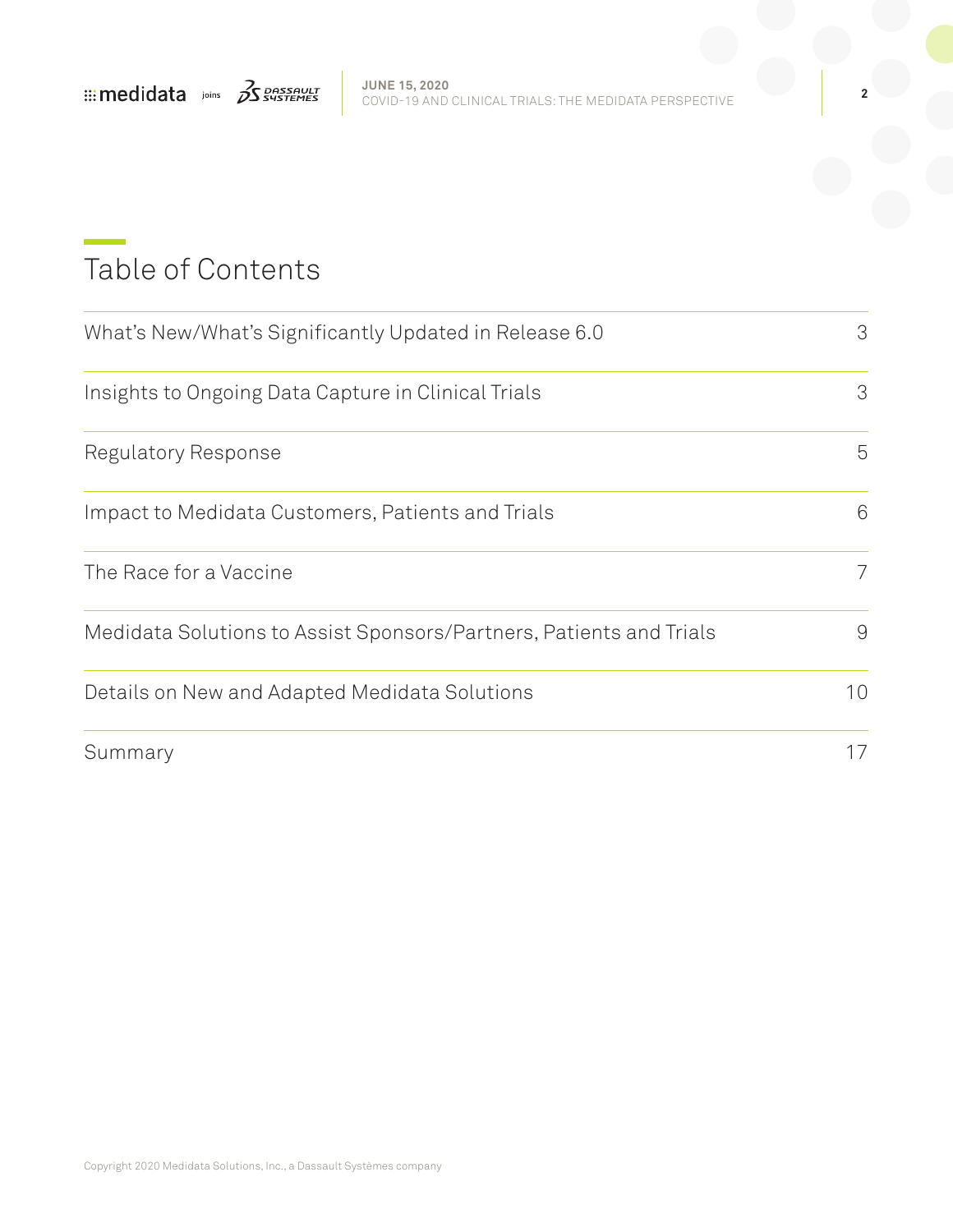

## <span id="page-2-0"></span>What's New/What's Significantly Updated in Release 6.0

- Updated: Metrics on new patients entering trials by country and therapeutic area (March, April and May)
- Updated: Regulatory Response
- New section: The Race for a Vaccine.
- Updated: Summary table of the current 10 vaccine clinical trials for COVID-19
- <sup>ā</sup> New: Graphical Representation of COVID-19 Vaccination Trials
- Updated: Summary

## Insights to Ongoing Data Capture in Clinical Trials

Medidata is continuously monitoring the global impact of COVID-19 on clinical trials. Our first data and insights impact report was released on March 23, with subsequent releases on April 3, April 17, May 4, May 18, and June 15. After an initial steep decline in clinical trial activity, both in terms of new patients entering clinical trials and visit rate per subject for ongoing trials, we are now starting to see a leveling off of the impact and regional fluctuations. We expect COVID-19 to continue to impact trials, at different times and with varying force across the globe. With that in mind, we will continue to monitor the impact on clinical trials.

Updates to the April 3, April 17 and May 1 analyses were performed on June 10 and the results for the full month of May are shown next to April (See Figure 1). Currently, the global data shows a **74% decrease** in the average number of new patients entering trials per study-site year-over-year during May 2020 compared to the same time frame last year<sup>1</sup>. The impact year-over-year for May as compared to April is similar, with some countries experiencing an increased impact again in May (e.g., China, South Korea, Italy) vs. April, and some a slight recovery (e.g., France, Spain, US). This underscores the need to continue to track impact at a regional level to help decide when and where to focus trial efforts, as the pandemic continues to have an effect on trial activity.

<sup>1</sup> Analysis across 4,667 studies and 187,115 study sites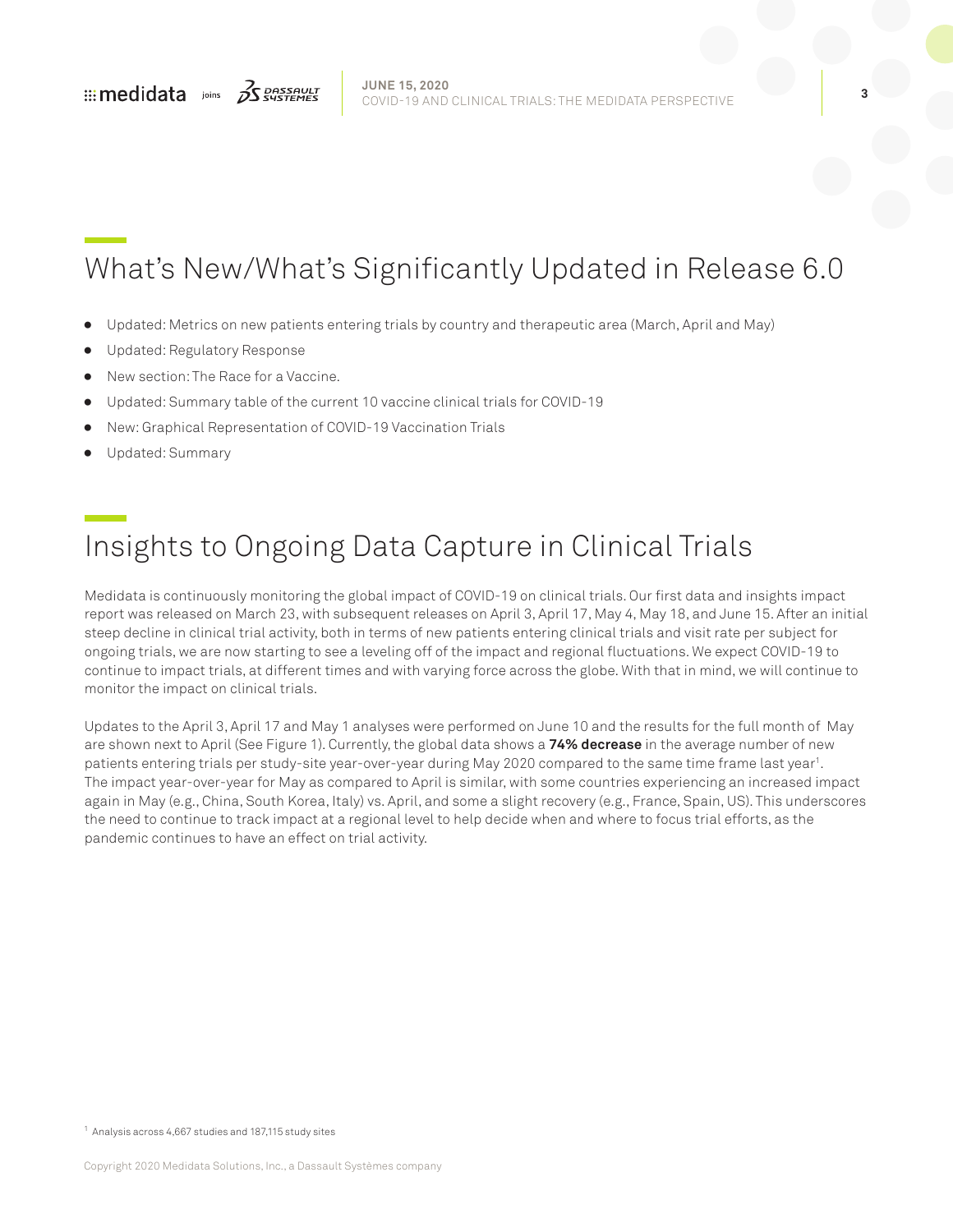### **Figure 1: Impact of COVID-19 on New Patients Entering Trials**

|                               |                      | YoY Difference (%)<br>Mar 2020 vs.<br><b>Mar 2019</b> | YoY Difference (%)<br>Apr 2020 vs.<br><b>Apr 2019</b> | YoY Difference (%)<br>May 2020 vs.<br><b>May 2019</b> |
|-------------------------------|----------------------|-------------------------------------------------------|-------------------------------------------------------|-------------------------------------------------------|
| <b>All Countries, All TAs</b> | All                  | $-65.%$                                               | $-79%$                                                | $-74%$                                                |
|                               | China                | $-68%$                                                | $-33%$                                                | $-47%$                                                |
|                               | India                | $-84%$                                                | $-97%$                                                | $-95%$                                                |
| <b>Asia</b>                   | Japan                | $-44%$                                                | $-69%$                                                | $-74%$                                                |
|                               | South Korea          | $-61%$                                                | $-42%$                                                | $-56%$                                                |
|                               | France               | $-68%$                                                | $-81%$                                                | $-71%$                                                |
|                               | Germany              | $-33%$                                                | $-77%$                                                | $-74%$                                                |
| <b>Europe</b>                 | Italy                | $-53%$                                                | $-49%$                                                | $-58%$                                                |
|                               | Spain                | $-68%$                                                | $-82%$                                                | $-65%$                                                |
|                               | United Kingdom       | $-80%$                                                | $-95%$                                                | $-98%$                                                |
| <b>North America</b>          | <b>United States</b> | $-66%$                                                | $-83%$                                                | $-74%$                                                |
| <b>Therapeutic Area</b>       | Cardiovascular       | $-69%$                                                | $-95%$                                                | $-92%$                                                |
|                               | CNS                  | $-68%$                                                | $-76%$                                                | $-76%$                                                |
|                               | Dermatology          | $-64%$                                                | $-91%$                                                | $-91%$                                                |
|                               | Endocrine            | $-81%$                                                | $-88%$                                                | $-73%$                                                |
|                               | ID/Anti-Infectives   | $-47%$                                                | $-66%$                                                | $-64%$                                                |
|                               | Oncology             | $-48%$                                                | $-60%$                                                | $-53%$                                                |
|                               | Respiratory          | $-34%$                                                | $-86%$                                                | $-78%$                                                |

Understanding what is happening on the ground is critical to define a path forward. Medidata will publish monthly updated analyses throughout this pandemic.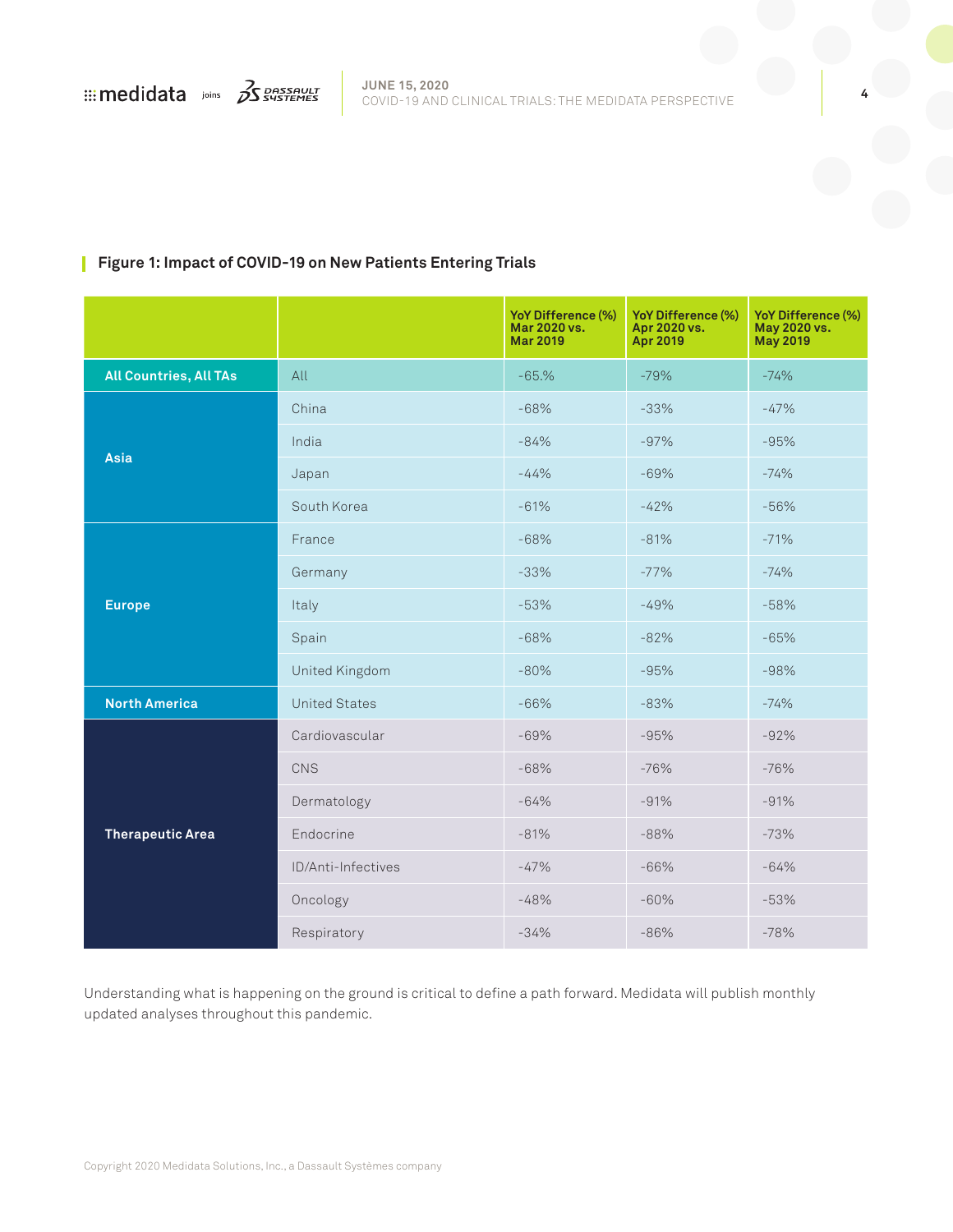<span id="page-4-0"></span>

## Regulatory Response

As of June 12, 2020, multiple authorities, including those below, have issued emergency guidance on trial conduct amidst COVID-19. Technology enablement topics including those in Figure 2 and many other topics including protocol deviation management, investigational product handling, protocol amendments, ethics committee review, etc are common areas of discussion by the authorities. As these are updated frequently and are not uniform in scope, duration, and approach, see the applicable guidance for specific expectations.

### **Figure 2: Key Technology Topics Addressed by Regulatory Authorities**

| <b>Authority w/Link</b>                | <b>Monitoring</b>     | eConsent              | Telemedicine/<br>decentralization | <b>Direct IP</b><br><b>Shipment to</b><br><b>Patients</b> |
|----------------------------------------|-----------------------|-----------------------|-----------------------------------|-----------------------------------------------------------|
| Europe EMA (v3 28Apr)                  | $\blacktriangleright$ | $\blacktriangleright$ | $\blacktriangleright$             | $\blacktriangleright$                                     |
| U.S. FDA (03Jun)                       | $\blacktriangledown$  | $\blacktriangleright$ | $\blacktriangleright$             | $\blacktriangleright$                                     |
| U.K. MHRA (21May)                      | $\blacktriangledown$  |                       |                                   | $\blacktriangleright$                                     |
| Germany <b>BfArM</b> (v3)              | $\blacktriangleright$ |                       | $\blacktriangleright$             | $\blacktriangleright$                                     |
| France ansm (20May)                    | $\blacktriangleright$ |                       | $\blacktriangleright$             | ✔                                                         |
| Netherlands CCMO (26May)               | $\blacktriangledown$  |                       |                                   | $\blacktriangledown$                                      |
| Ireland HPRA (v6 28May)                | $\blacktriangleright$ |                       |                                   | $\blacktriangledown$                                      |
| Italy AIFA (7Apr)                      | $\blacktriangleright$ |                       |                                   | $\blacktriangleright$                                     |
| Denmark Sundhedsstyrelsen (v5.1 24Apr) | $\blacktriangleright$ |                       | $\overline{\mathscr{L}}$          | ✔                                                         |
| Switzerland swissmedic (v2.1 7Apr)     | $\blacktriangledown$  | $\blacktriangleright$ | $\blacktriangledown$              | ✔                                                         |
| Japan PMDA (27May)                     | $\blacktriangledown$  | ✔                     | $\blacktriangleright$             | ✔                                                         |
| South Korea MFDS (26Mar)               |                       |                       |                                   |                                                           |
| Health Canada (3Apr)                   | $\blacktriangleright$ | ✔                     | ✔                                 |                                                           |
| Australia DoH (9Apr)                   | $\blacktriangledown$  | $\blacktriangledown$  | $\blacktriangledown$              |                                                           |
| Singapore <b>HSA</b> (27Mar)           | $\blacktriangledown$  |                       | $\blacktriangledown$              | ✔                                                         |
| China CDE (30Apr-Draft)                | $\blacktriangledown$  | $\blacktriangledown$  | $\blacktriangledown$              |                                                           |
| Turkey <b>TMMDA</b> (31Mar)            | $\blacktriangledown$  |                       | $\blacktriangledown$              |                                                           |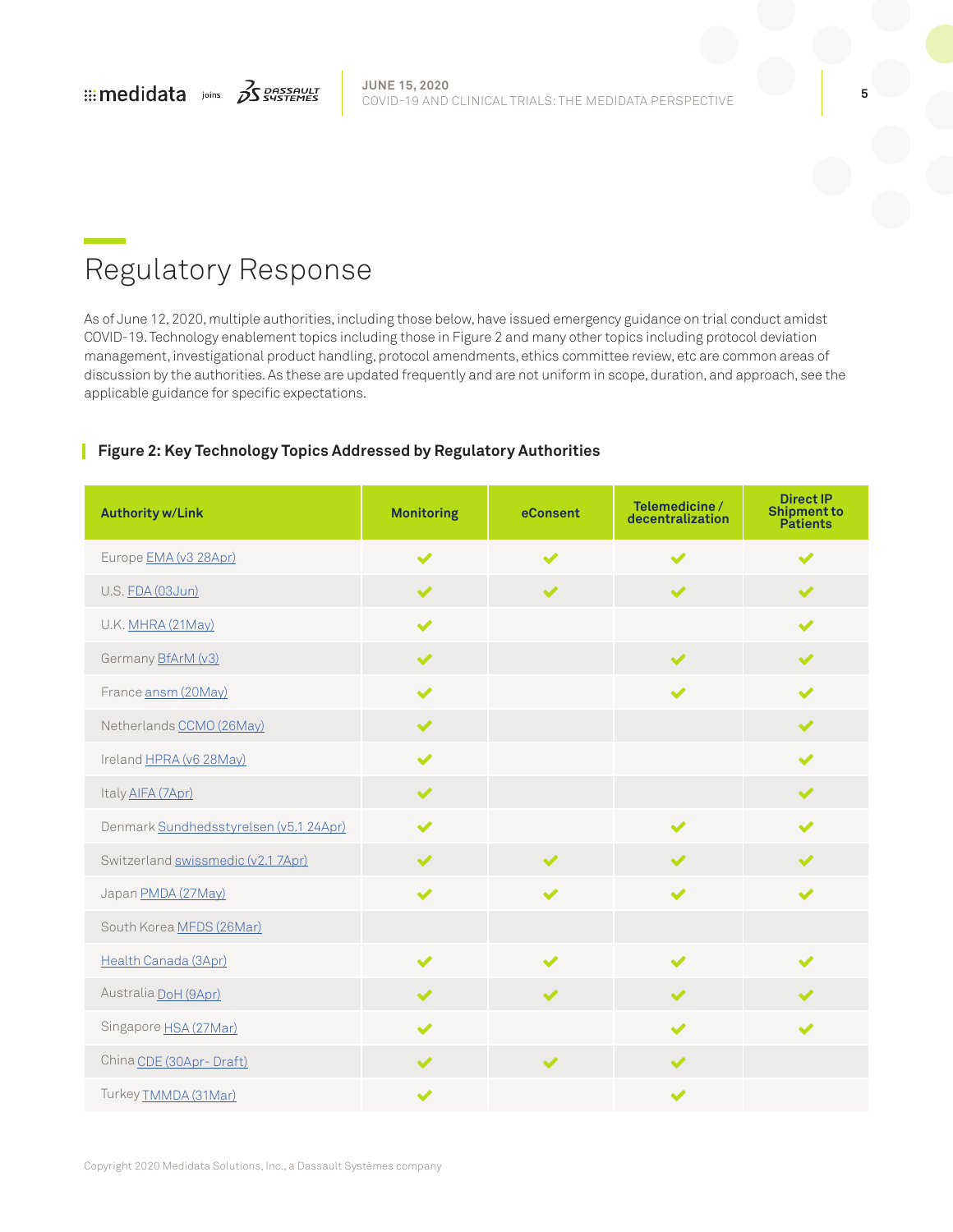<span id="page-5-0"></span>

Frequently discussed topics include telemedicine/decentralization (see FDA Question 19 ), consent and eConsent (See FDA FAQ 10 & 11), expectations on electronic records/signatures rules (See FDA FAQ 23), and remote monitoring including remote source data verification (rSDV). Note that while the US FDA, UK MHRA, Australia DoH, Health Canada, and Singapore HSA suggest rSDV is possible, the EMA leaves it as an option in very limited circumstances [\(Section 11 and Annex\)](https://ec.europa.eu/health/sites/health/files/files/eudralex/vol-10/guidanceclinicaltrials_covid19_en.pdf) and some outright discourage it including Germany and France. Centralized monitoring activities are suggested by most regulators, however.

The regulatory appetite for making COVID flexibilities extend beyond the pandemic is uncertain but there is reason to believe change is possible. For instance, US FDA Commissioner Hahn's June 1 [remarks](https://www.fda.gov/news-events/speeches-fda-officials/remarks-commissioner-stephen-hahn-md-covid-19-pandemic-finding-solutions-applying-lessons-learned) "The COVID-19 Pandemic - Finding Solutions, Applying Lessons Learned" indicated a desire to make some of the changes (i.e. accelerated receptiveness to trial decentralization, master protocols, real world evidence) endure beyond the pandemic.

For more detailed information on the global regulatory responses to the impact of COVID-19 on clinical studies, visit Medidata's blog [here.](https://www.medidata.com/en/blog/covid-19-regulatory-developments-and-technology-use-in-clinical-trials/)

## Impact to Medidata Customers, Patients and Trials

Real-time and detailed reporting and analytics are critical for sponsors and CROs to assess the day-to-day impact of the pandemic on a trial at the patient, site and country level and so they can quickly implement changes to mitigate the risk of trial failure.

Rapid and safe implementation of protocol amendments is vital to address both site closures and the fact that trial participants no longer receive or have access to the investigational product. Inaccessible sites mean that alternative, remote approaches to drug supply, monitoring study conduct, compliance, patient safety and data quality are needed. The more trials can be safely "virtualized," the more likely they will be able to successfully proceed.

Large pharmaceutical (Pfizer, Bristol Myers Squibb and Eli Lilly)<sup>2</sup> and smaller biotechnology companies (Moderna Therapeutics<sup>3</sup>, Iveric Bio<sup>4</sup>, Aslan<sup>5</sup>, Provention Bio<sup>6</sup> and Addex<sup>7</sup>) have announced that they are modifying their R&D plans. Typical modifications in certain trials are some form of temporary delay in site activation and/or patient enrollment. The impact of COVID-19 on trial success is already an issue, as evidenced by Aveo Pharmaceuticals Inc., which cited COVID-19 as a reason for the study failure of ficlatuzumab in acute myeloid leukemia.<sup>8</sup> These growing examples of trial delays or stoppages by biopharma companies to mitigate the cost and impact of the pandemic dramatically highlight the need for rapid, innovative solutions to help trials successfully start, continue, and finish.

<sup>2</sup> [https://www.fiercebiotech.com/biotech/covid-19-prompts-pfizer-to-stop-enrollment-most-studies.](https://www.fiercebiotech.com/biotech/covid-19-prompts-pfizer-to-stop-enrollment-most-studies) Accessed April 4, 2020

<sup>3</sup> [https://www.fiercebiotech.com/biotech/covid-19-causes-moderna-to-pause-a-clutch-clinical-trials.](https://www.fiercebiotech.com/biotech/covid-19-causes-moderna-to-pause-a-clutch-clinical-trials) Accessed April 4, 2020.

<sup>4</sup> <https://www.fiercebiotech.com/biotech/iveric-bio-latest-to-be-hit-by-covid-19-as-it-delays-a-key-trial>. Accessed April 19, 2020

<sup>5</sup> [https://www.fiercebiotech.com/biotech/covid-19-outbreak-prompts-provention-to-pause-diabetes-trial.](https://www.fiercebiotech.com/biotech/aslan-s-dupixent-rival-test-put-hold-amid-covid-19-but-delays-shouldn-t-hit-readout) Accessed April 19, 2020

<sup>6</sup> [https://www.fiercebiotech.com/biotech/covid-19-outbreak-prompts-provention-to-pause-diabetes-trial.](https://www.fiercebiotech.com/biotech/covid-19-outbreak-prompts-provention-to-pause-diabetes-trial) Accessed April 19, 2020

<sup>7</sup> <https://www.fiercebiotech.com/biotech/swiss-bio-addex-halts-parkinson-s-test-as-trial-delays-tick-up-covid-19-disruption>. Accessed April 19, 2020

<sup>8</sup> [https://www.reuters.com/article/brief-aveo-oncology-and-biodesix-to-disc/brief-aveo-oncology-and-biodesix-to-discontinue.](https://www.reuters.com/article/brief-aveo-oncology-and-biodesix-to-disc/brief-aveo-oncology-and-biodesix-to-discontinue-cyfi-2-study-of-ficlatuzumab-idUSFWN2BK1LR) Accessed April 4, 2020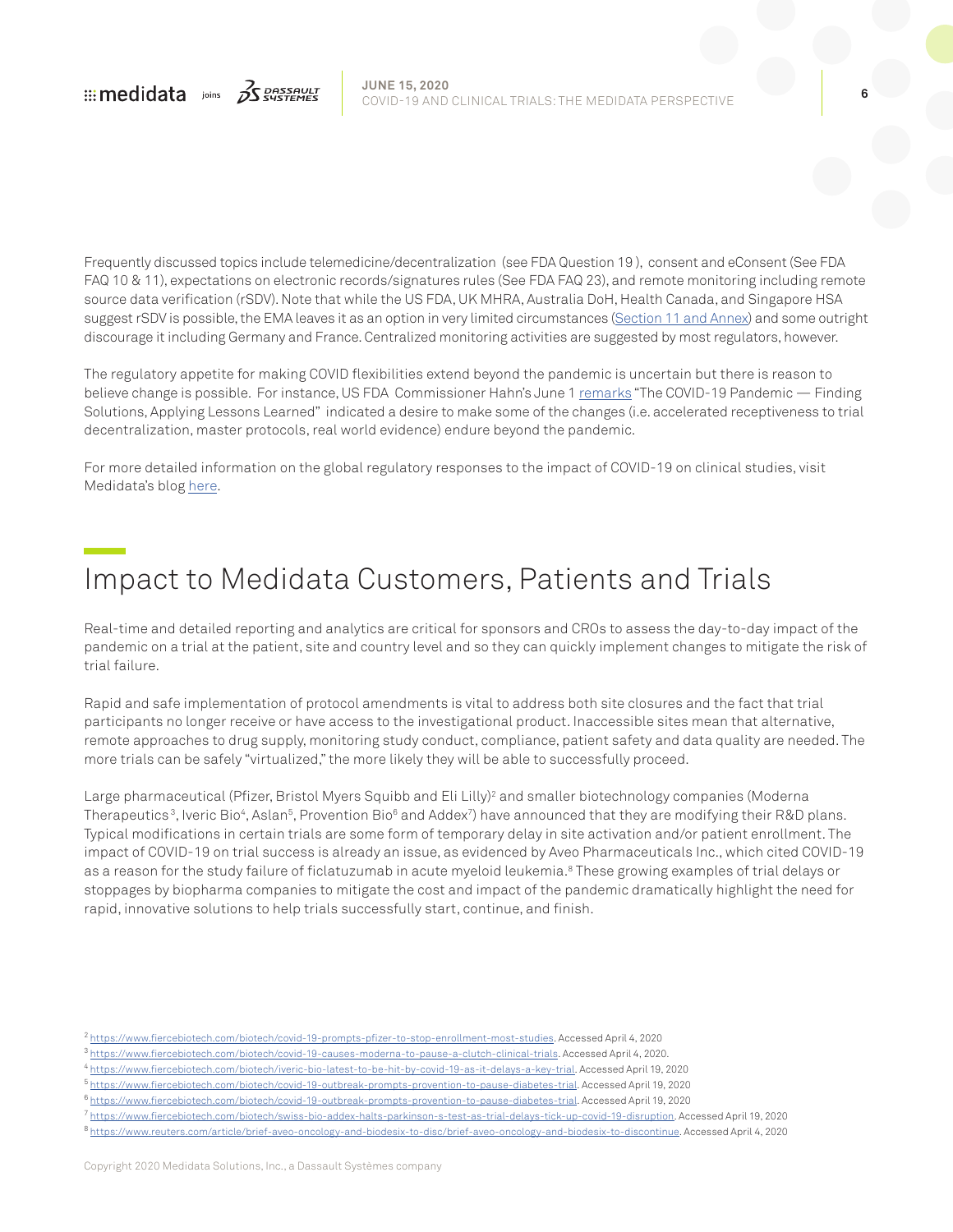<span id="page-6-0"></span>

The impact of the pandemic on sites was well documented by a survey of over 1,000 clinical site personnel performed by Medidata in late April 2020. Not unexpectedly, the survey results clearly and dramatically show that most sites are feeling the negative impact of the pandemic on current and future trials, specifically around delays in patient enrollment and recruitment. They also are concerned about the impact of trial delays and cancellations on their financial well-being. Over two-thirds of respondents indicated that they have halted, or will soon halt, patient recruitment for ongoing trials, a third are halting randomization, and about half are now delaying or will be delaying their studies. Sites have shown flexibility and ingenuity in adopting new approaches. Over half of sites are switching site patient visits to virtual ones and/or are using telemedicine to interact with patients. The detailed results of the survey can be reviewed [here.](https://www.medidata.com/wp-content/uploads/2020/05/COVID19-Site-Survey_20200518_v1.pdf)

Other COVID-19 clinical trial impact surveys (mostly focused on oncology trials) by the Cancer Research Institute, IQVIA9 and The American Society of Clinical Oncology<sup>10</sup> demonstrated similar results.

## The Race for a Vaccine

The US federal government recently selected five companies as the most likely candidates to produce a vaccine for COVID-19, in an effort to start widespread inoculation of Americans by the end of the year. The project is called Operation Warp Speed.

The five companies are Moderna, which will enter Phase III trials targeting 30,000 subjects in July; the combination of Oxford University and AstraZeneca, on a similar schedule; and Johnson & Johnson, Merck and Pfizer. Each is taking a somewhat different approach.

Moderna, Johnson & Johnson and the Oxford-AstraZeneca group have already received a total of \$2.2 billion in federal funding to support their vaccine programs. Their selection as finalists, along with Merck and Pfizer, will give all five companies access to additional government money, help in running clinical trials and financial and logistical support for a manufacturing base. If all five companies reach Phase III trials, around 150,000 people, mostly Americans of all ages, some with underlying comorbidities, would ultimately be the trial subjects for a vaccine.<sup>11</sup>

In addition to the United States, other countries, including China, are accelerating their own efforts to produce a vaccine.

The future of global public health is dependent on the scientific and medical communities' ability to develop readily available, accurate, and rapid virus and antibody tests and to discover highly effective vaccines to further prevent spread of the virus as well as mitigate the likelihood that it will reappear. As of June 12, according to the World Health Organization, there are 126 vaccine candidates in preclinical development and 10 unique candidate vaccines for COVID-19 in 15 clinical trials.<sup>12</sup> An abridged summary of these vaccines in clinical evaluation is outlined in Figure 3 below and represented graphically in Figure 4.

<sup>9</sup> https://www.nature.com/articles/d41573-020-00093-1

<sup>&</sup>lt;sup>10</sup> https://www.asco.org/sites/new-www.asco.org/files/content-files/blog-release/pdf/2020-asco-covid19-clinical-trial-site-survey-manuscript.pdf

<sup>11</sup> https://www.nytimes.com/2020/06/03/us/politics/coronavirus-vaccine-trump-moderna.html. Accessed June 12, 2020

<sup>12</sup> https://www.who.int/who-documents-detail/draft-landscape-of-covid-19-candidate-vaccines. Accessed June 12, 2020.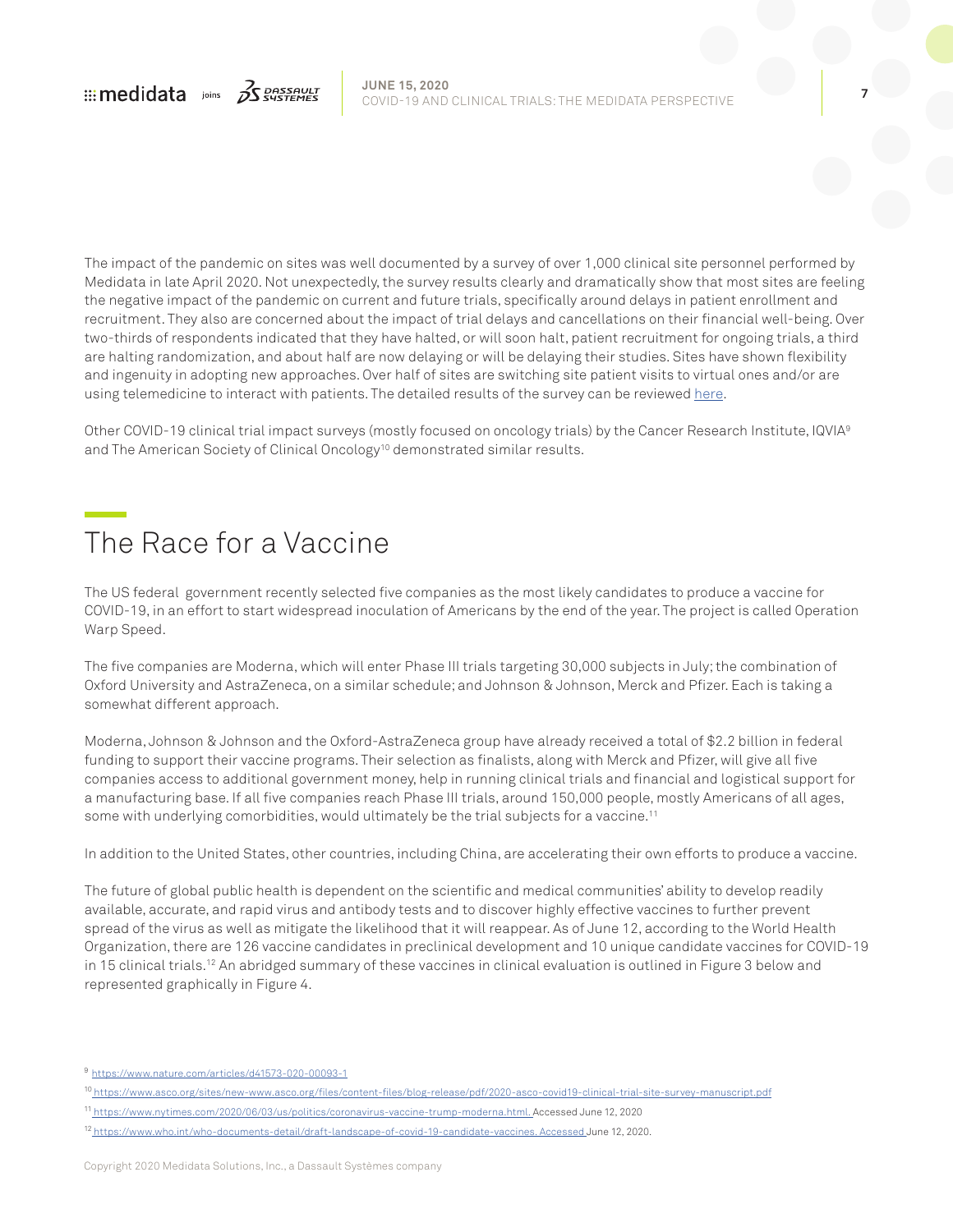

### **Figure 3: The 10 COVID-19 Vaccines in Clinical Development**

| <b>Type of Candidate Vaccine</b>                                                                 | <b>Developer</b>                                                               | Current stage of clinical evaluation/<br>regulatory status - Coronavirus<br>candidate |
|--------------------------------------------------------------------------------------------------|--------------------------------------------------------------------------------|---------------------------------------------------------------------------------------|
| $ChAdOx1-S$                                                                                      | University of Oxford/AstraZeneca                                               | Phase2b/3<br>2020-001228-32<br>Phase 1/2<br>2020-001072-15                            |
| Adenovirus Type 5 Vector                                                                         | CanSino Biological Inc./<br>Beijing Institute of<br>Biotechnology              | Phase 2<br>ChiCTR2000031781<br>Phase 1<br>ChiCTR2000030906                            |
| LNP-encapsulated mRNA                                                                            | Moderna/NIAID                                                                  | Phase 2<br>NCT04405076<br>Phase 1<br>NCT04283461                                      |
| Inactivated                                                                                      | Wuhan Institute of Biological<br>Products/Sinopharm                            | Phase 1/2<br>ChiCTR2000031809                                                         |
| Inactivated                                                                                      | Beijing Institute of Biological<br>Products/Sinopharm                          | Phase 1/2<br>ChiCTR2000032459                                                         |
| Inactivated + alum                                                                               | Sinovac                                                                        | Phase 1/2<br>NCT04383574<br>NCT04352608                                               |
| Full length recombinant SARS CoV-2 glycoprotein<br>nanoparticle vaccine adjuvanted with Matrix M | Novavax                                                                        | Phase 1/2<br>NCT04368988                                                              |
| 3 LNP-mRNAs                                                                                      | BioNTech/Fosun Pharma/Pfizer                                                   | Phase 1/2<br>2020-001038-36<br>NCT04368728                                            |
| Inactivated                                                                                      | Institute of Medical Biology,<br>Chinese Academy of Medical<br><b>Sciences</b> | Phase 1<br>NCT04412538                                                                |
| DNA plasmid vaccine with electroporation                                                         | Inovio Pharmaceuticals                                                         | Phase 1<br>NCT04336410                                                                |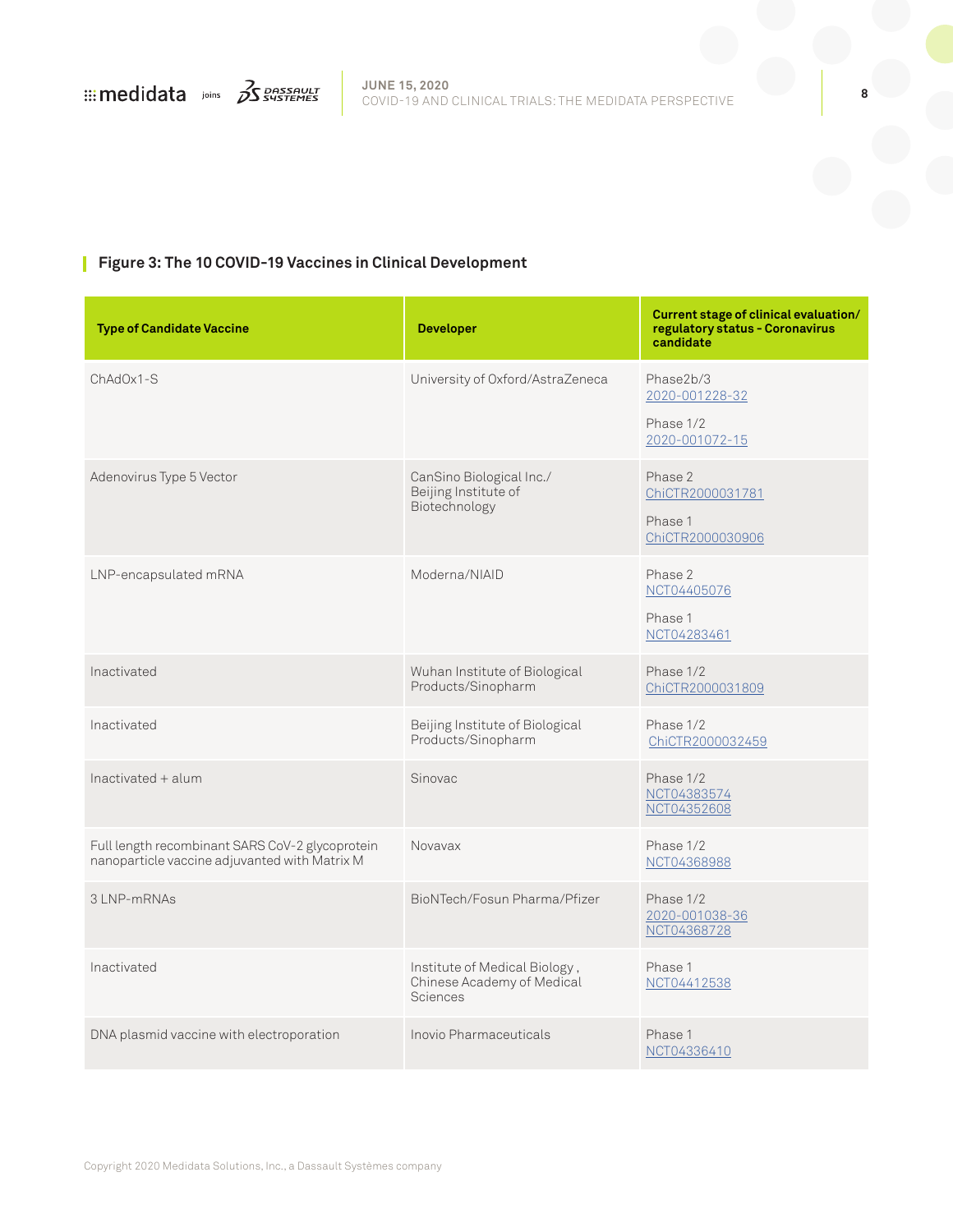### <span id="page-8-0"></span>**Figure 4: Graphical Summary of COVID-19 Vaccine Candidates by Phase**



## Medidata Solutions to Assist Sponsors/Partners, Patients and Trials

Medidata has solutions that can be immediately leveraged by our customers to both better understand the impact of the pandemic on their trials, and to mitigate the challenges of patients unable to visit sites for their drugs and protocoldirected clinical and patient-reported data capture.

There are **four** main categories of challenges facing clinical trials. The following is a high level summary of these challenges and the solutions that Medidata is prepared and ready to provide:

### CHALLENGE 1: UNDERSTANDING THE EVOLVING SITUATION

### **Solutions:**

- Study/sponsor level metrics and dashboards to understand impact on enrollment, patient visits, data collection, query response rates, and additional metrics to help diagnose risk areas
- <sup>ā</sup> Industry-wide dashboards and analysis to understand trends globally and areas of greater or lesser disruption

### CHALLENGE 2: RECONSIDERING TRIAL DESIGN TO ENABLE DATA CAPTURE

### **Solutions:**

- <sup>ā</sup> Shift to more virtualization reduce patient visits; minimize site burden
- Shift site mix to lower-impacted countries/regions
- Consider synthetic controls to reduce patient enrollment needs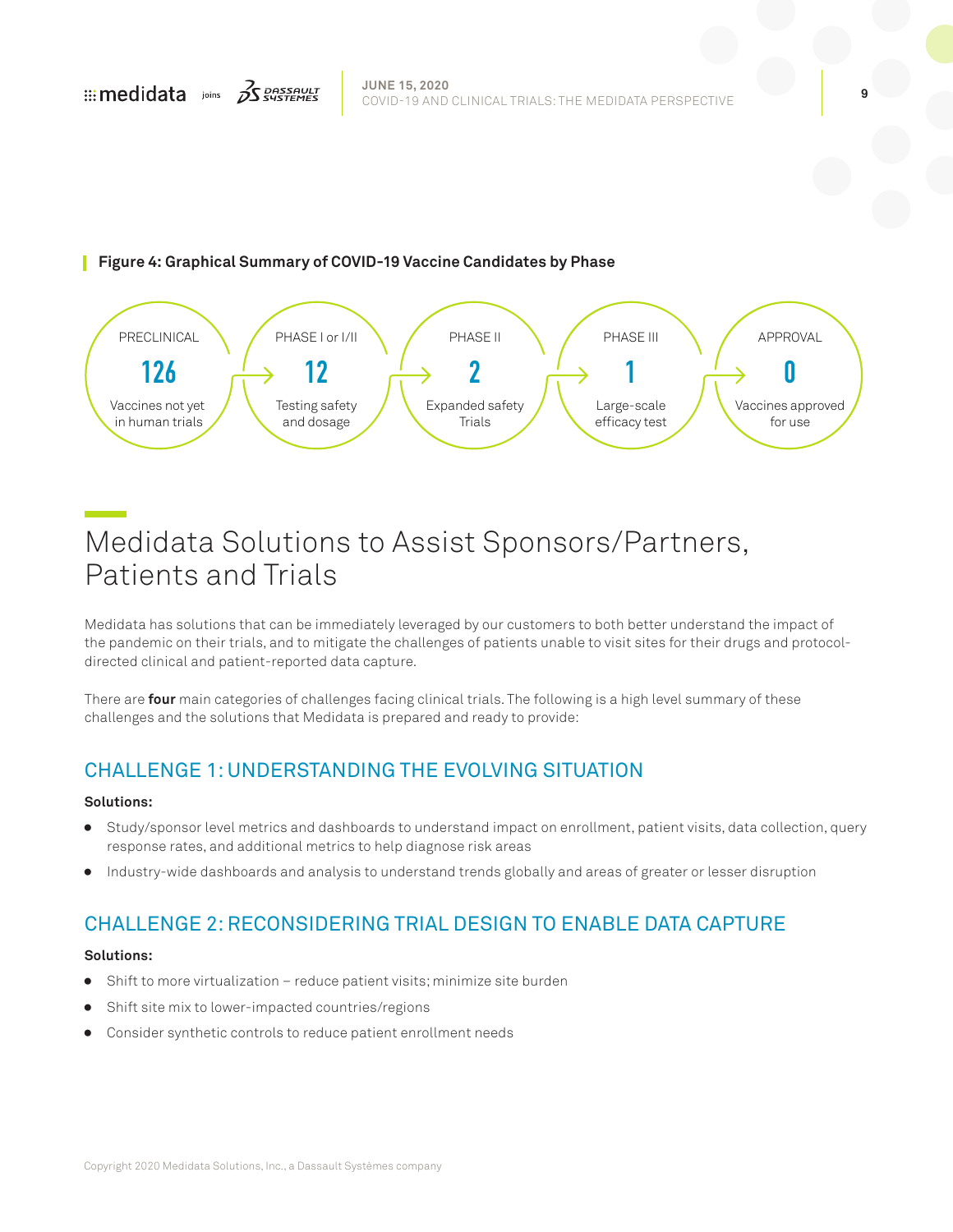<span id="page-9-0"></span>

### CHALLENGE 3: MAINTAINING QUALITY AND SUPPLY

### **Solutions:**

- <sup>ā</sup> Centralize data oversight and monitoring activities, bringing identification of patient anomalies earlier in the process and away from onsite identification
- <sup>ā</sup> Closely monitor patient volume and drug supply to minimize supply disruptions

### CHALLENGE 4: ACCELERATING STUDY START UP

### **Solutions:**

<sup>ā</sup> Sponsors focused on developing vaccines against, and treatments for COVID-19, must safely and effectively accelerate study start up times through faster investigator budgeting, so cures and treatments can get to market faster

## Details on New and Adapted Medidata Solutions

The following tables provide details about the Medidata's solutions available now to assist with your trial challenges. Since some aspects of the four challenges are not mutually exclusive, some solutions may be applicable to more than one challenge.

### CHALLENGE 1: UNDERSTANDING THE EVOLVING SITUATION

### **Acorn AI Intelligent Trials**

### **CHALLENGE SOLUTION Understanding the country/ site/ disease area impact across the industry, and developing risk mitigation and recovery plans. \*New Medidata Solution Trial Impact Analytics\*:** COVID-19 tracking and forecasting powered by 6,000 active and 20,000 overall industry trials **Real-Time Situation Tracking:** inform critical decisions by monitoring the impact of COVID-19 on enrollment, data collection and visits • Standard reports to track impact of COVID-19 for customer and across the industry • Trends and YoY comparisons, updated weekly • Views at study, portfolio, country, region, and site level **Impact Forecasting:** track leading indicators of slowdown and recovery to plan ahead • Overlay trends in COVID-19 testing and infection rates with impact on trials • Identify markers of recovery at a country and region levell

Copyright 2020 Medidata Solutions, Inc., a Dassault Systèmes company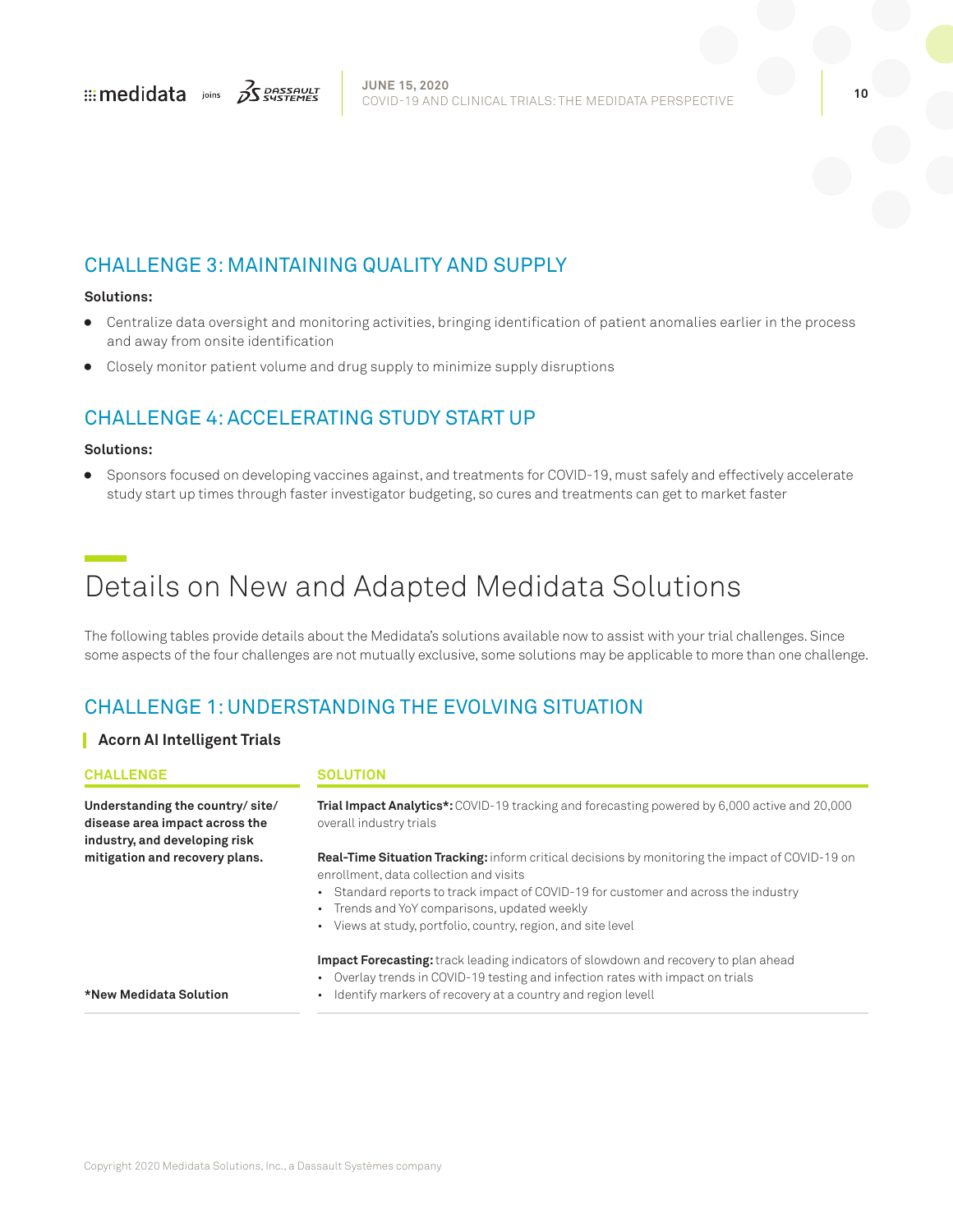

### CHALLENGE 2: RECONSIDERING TRIAL DESIGN TO ENABLE DATA CAPTURE

### **Rave eCOA**

### **CHALLENGE SOLUTION Provide ways for missed or risked visit forms to be remotely filled out by patients on existing studies.** Medidata's eCOA solution can be used to convert site-based data forms to remote data forms. If study modifications are made to accommodate this approach, patients can download the patient cloud app from the app store and provide urgent data forms as needed for missed visits. Any Rave EDC study using eCOA can have additional data forms pulled into the eCOA app and made available to patients. Any Rave EDC studies not using eCOA can add eCOA to the project and immediately begin converting forms to remote-enabled forms **myMedidata/ Rave Virtual Trials CHALLENGE SOLUTION Quantify the impact of trial participants with COVID-19**  In late April, Medidata and 3DS launched the **COVID-19 Symptom Tracker\*** as part of **myMedidata\*** (the Medidata Patient Portal), which will be used as a remote patient

**symptoms on ongoing research studies.**

**\*New Medidata Solution** 

symptom tracker. This Tracker will function as a registry (in an MVP version) and will allow sites to remotely monitor and report symptoms of patients in their trials. Learn more about myMedidata and the COVID-19 Symptom Tracker [here](https://www.medidata.com/wp-content/uploads/2020/04/myMedidata_COVID19-Symptom-Tracker_20200422_Fact-Sheet-4.pdf).

### **Acorn AI Synthetic Control Database / Trial Design**

### **CHALLENGE SOLUTION**

**Improving understanding of safety in experimental treatments (e.g., chloroquine) that are now under review for cross-indication use.**

Support research by providing aggregated data, e.g., Synthetic Control Database (SCD) to support understanding of expected and unexpected AEs for products being studied for COVID-19. These drugs are already marketed with a mature safety profile, but an SCD might improve the analyses above what published literature can provide. In addition, historical trial data can be compared against real-world data from claims or EMRs to provide confidence and validation in trial design, better understand inclusivity of patients populations to better reflect real world clinical practice, and potentially decrease sample size requirements for event-driven trials.

**Closing out on-going studies given barriers completing visits.**

Leveraging historical clinical trial data to augment or replace control arms of trials that are in danger of high dropout or unfulfilled enrollment due to COVID-19; reduce scientific uncertainty to advance to the next phase, reduce patient enrollment burden or increase statistical power.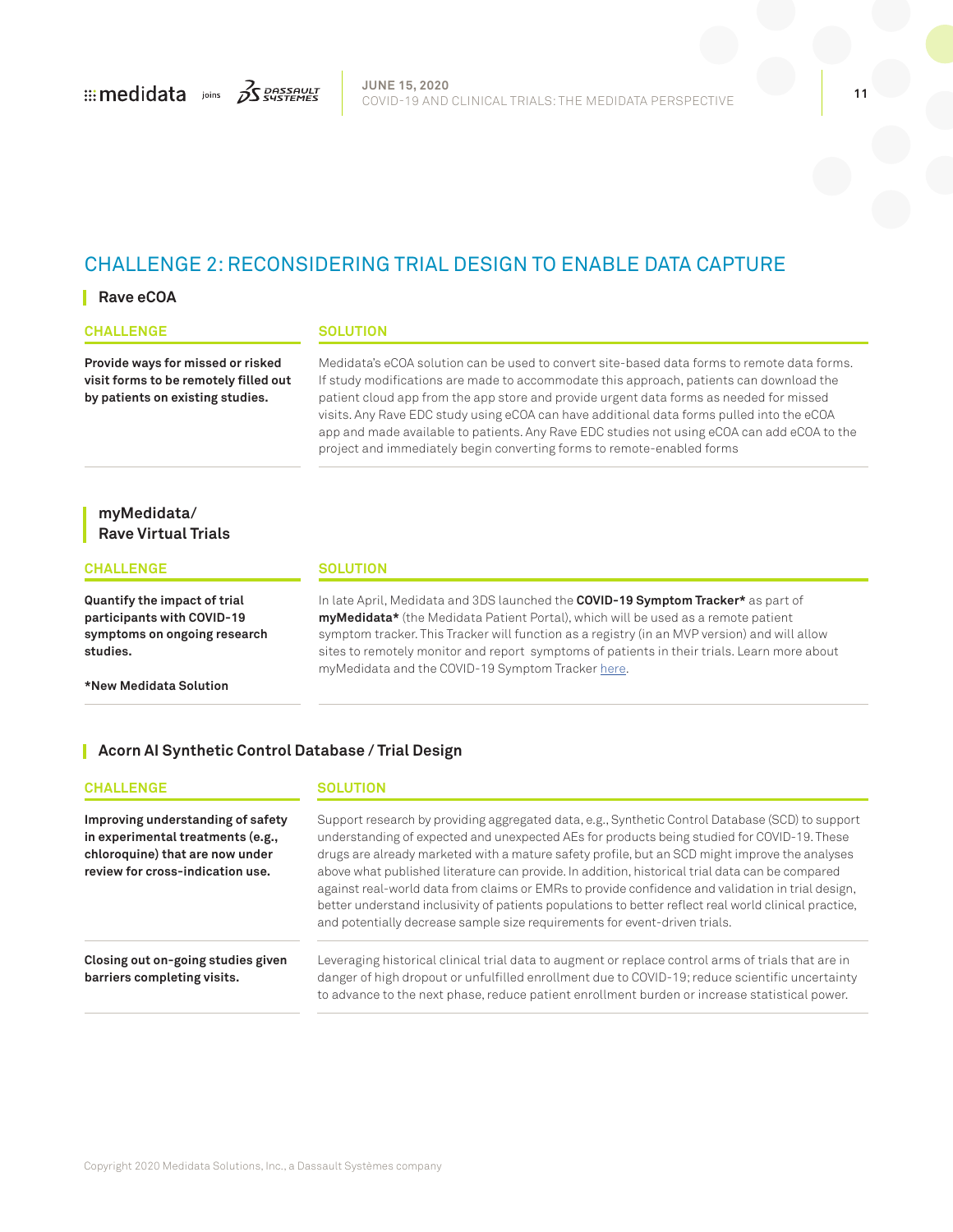

### **Rave Coder**

### **CHALLENGE SOLUTION**

**The coronavirus pandemic has prompted an urgent need for a harmonized, standardized approach to coding and reporting the infection as a global health issue.**

MedDRA Maintenance and Support Services Organization (MSSO) has released an updated version of MedDRA 23.0 with new COVID-19 terms and revisions. The updated MedDRA dictionary will allow organizations to capture, share and analyze scientific and medical information for pre-marketing and post-marketing data. Approximately 70 new COVID-19 related terms and revisions were implemented including new High-Level Term (HLT) Coronavirus infections to group relevant COVID-19 infection terms in System Organ Class Infections (SOC) Infections and infestations.

The updated MedDRA 23.0 dictionary is now available to clients using Rave Coder.

### CHALLENGE 3: MAINTAINING QUALITY AND SUPPLY

### **Rave RBQM**

### **CHALLENGE SOLUTION**

**As shelter-in-place requirements are relaxed and travel restrictions are lifted, the on-site monitoring activities that were placed on pause have resumed. Despite these changes to travel restriction, historical monitoring activities have not yet returned to what was seen pre-COVID. Challenges are seen with limited onsite capacity, limited site staff, safety precautions, and increased demand for onsite monitoring visits sites has resulted in a limited number of days that CRAs are allowed onsite.**

**Therefore, sponsors and CROs must quickly determine the current risks to subject safety and data integrity with as little impact to the site as possible.** 

### **\*New Medidata Solution**

The industry has traditionally relied heavily on on-site monitoring including significant amounts of Source Data Review (SDV) to ensure subject safety and generate quality data. This approach is highly resource intensive, costly, and has been found to have minimal impact on the quality of the clinical investigation when compared to less resource-intensive approaches.

It's well supported that 100% SDV has a negligible effect on data quality. A reduced SDV methodology has been increasingly encouraged by TransCelerate & global regulatory authorities. Applying a risk-based approach to reduced SDV enables sponsors and CROs to quickly navigate monitoring backlog resulting in earlier indications of potential subject safety, data quality issues, and study risks.

Medidata has enabled **targeted source data verification** through a new COVID-19 focused offering, **TSDV Critical\***, to support sponsors and CROs in delivering quality data in a time effective and cost efficient method:

- Regulatory supported method for identifying critical data to perform reduced SDV
- Targeted critical data to focus attention
- Fully auditable solution
- Elimination of manual CRA determination of monitoring requirements
- Real-time reporting capabilities for sponsor and CRO oversight responsibilities
- Cost effective method for reduction in labor intensive onsite monitoring activities

Medidata offers consulting services to support a streamlined implementation process:

- COVID-19-specific Risk Management
- Streamlined Block/Tier plan based on study risk
- TSDV best practices guide
- Sample text for inclusion with monitoring (functional) plan for:
	- Supporting a reduced SDV approach
	- Guidance on training for monitors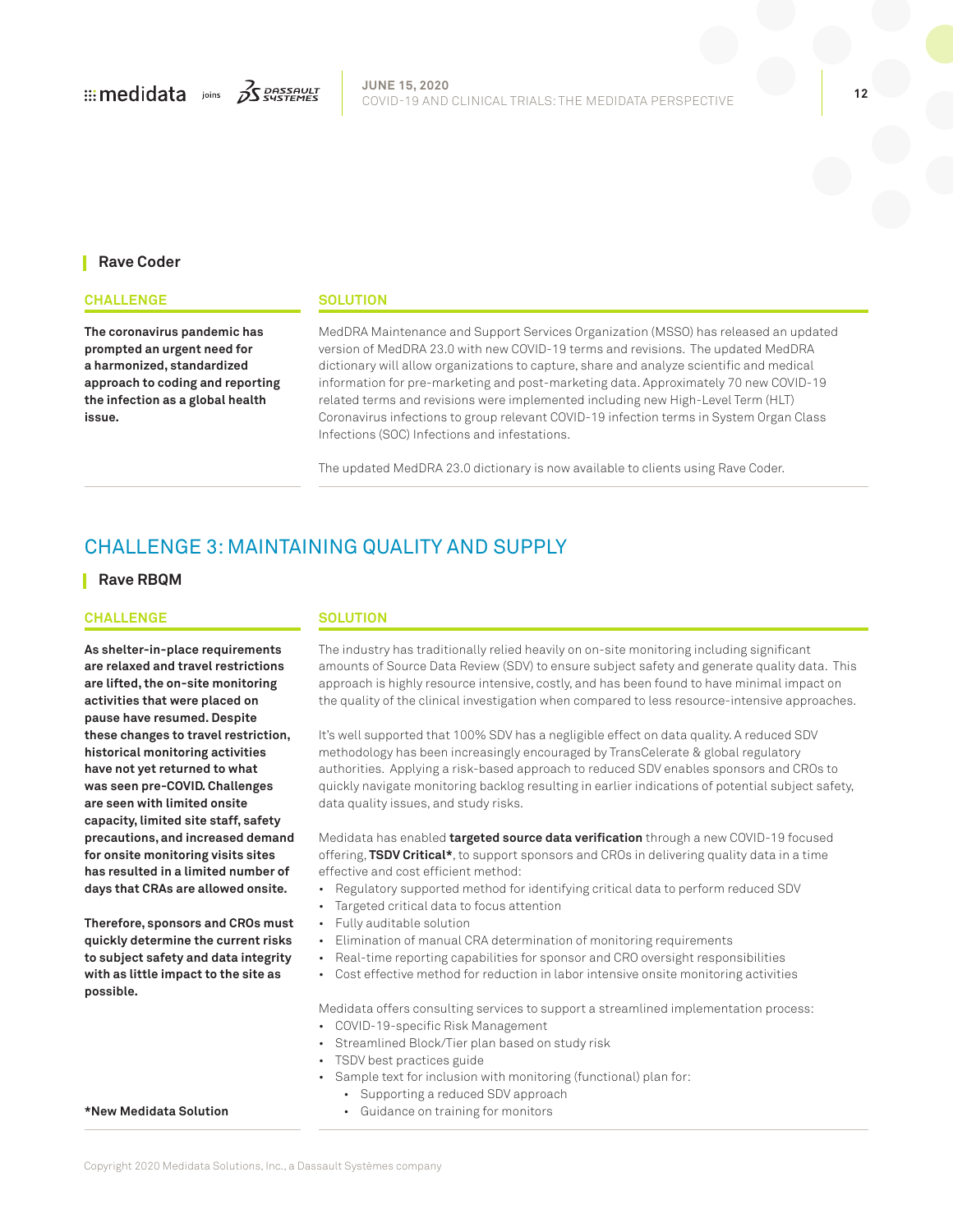

### **CHALLENGE SOLUTION**

**Restrictions of access to sites by staff and patients has affected the investigators' ability to maintain medical oversight. This has impacted, among other key processes, completion of trial assessments, completion of trial visits, and the provision of Investigational Medicinal Products (IMPs).**

As the monitoring landscape continues to evolve, ongoing risk assessment should be performed and corresponding modifications to existing risk control mechanisms and monitoring strategies a risk assessment should be performed to continually assess the risk to trial participants, data quality, and data efficacy. To support industry in performing risk evaluations, Medidata is offering at no charge a **Risk Assessment Template\*** to support the development and documentation of monitoring strategies by collecting critical to quality data, mitigation strategies, and risk control mechanisms.

A revised version of the Risk Assessment Template has been created following revised regulatory guidance and can be accessed [here](https://www.medidata.com/en/riskassessment).

### **\*New Medidata Solution**

**Travel restrictions have impacted the ability of site staff and monitoring resources to perform oversight responsibilities to ensure subject safety and data quality.**

**Rave CSA Critical\*** (Centralized Statistical Analysis) is a customized solution to support sponsor oversight responsibilities by incorporating next-generation analytical tools and algorithms into a quickly implemented solution (<2 weeks go-live) providing:

- Real-time data availability for proactive early data oversight
- Focused Key Risk Indicators (KRI) on areas of greatest risk
- Remote management of site processes to mitigate risk
- Detection of data patterns and anomalies
- Automated insights into subject safety, data integrity, and site performance
- Mitigation of risk due to site monitoring and patient visit disruption

**\*New Medidata Solution**

These allow for increased efficiency in data review and centralization of review activities and risk/issue detection - a critical capability that can maintain and support sponsor oversight responsibilities and allow earlier access to data and enhance key decisions making capabilities.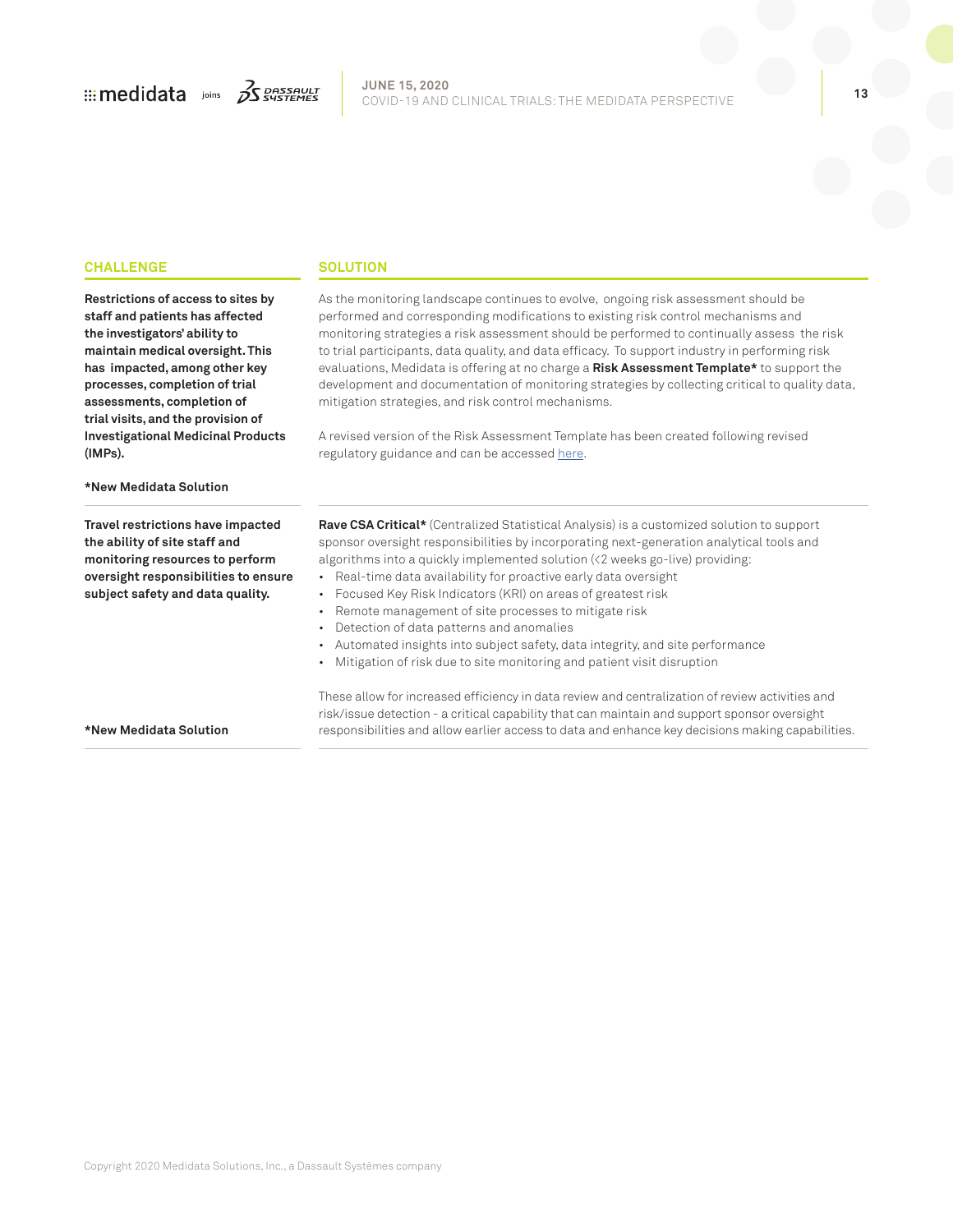

### **JUNE 15, 2020** COVID-19 AND CLINICAL TRIALS: THE MEDIDATA PERSPECTIVE **<sup>14</sup>**

### **Medidata Remote Source Review\***

### **CHALLENGE SOLUTION**

**As a result of global restrictions, sponsors are experiencing an inability to adequately monitor their active studies on site, and may not be able to manage critical document acquisition and source document review (SDR) activities. Some have turned to less secure, antiquated, risky tools to manage these critical documents such as fax, email, video and file sharing software.**

**Without the ability to securely manage these documents, patient safety and data integrity are at risk and studies may not progress.**

**Regulatory guidance allows for sponsors to find ways to perform critical document management and SDR remotely via a secure cloudbased viewing portal in certain regions, excluding EMEA**

**\*New Medidata Solution**

### **Rave EDC and Rave RTSM**

### **CHALLENGE SOLUTION Patients can't get to the site for dispensation - sites are open but do not have supply for dispensation. \*New Medidata Solution Direct to Patient Supply Management\*** Rave RTSM can now be configured to send investigative product directly from the Depot to the patient's home. Upon registering a dispensing visit, Rave RTSM sends a shipment request notification to the depot including the SubjectID, and the depot can send the dispensed items straight to the subject's home or office. **Patients can't get to the site for dispensation but the site is open.** Sites can process dispensation through Rave EDC as a visit and send the drug to the subject via a courier. Rave EDC could be updated to store the courier tracking number (collected as text data). Adding a new field would require a migration in Rave EDC.

Based on the current FDA Guidance, Medidata has tailored its Rave imaging workflow tool to enable clients to rapidly and remotely deploy a method to assist monitors in their critical document acquisition, workflows, and Source Document Review. **Medidata Remote Source Review\*** is a streamlined and quick-to-implement solution (2 weeks go-live) that helps fill the gap when studies have critical timelines and no secure option to collect, de-identify, manage, review and verify critical study documents. Easy to get started with no software to download, is available at no cost to the sites, and can be used as a primary solution or alternative for sites.

### **Medidata Remote Source Review:**

- Acquires documents, via secure browser-based uploads, routes and manages document workflows to support source document review and verification remotely
- Is a 21 CFR Part 11 compliant system that includes the ability to de-identify and redact Personally Identifiable Information (PII) and Protected Health Information (PHI)
- Mitigates risk due to site monitoring and patient visit disruption for some studies with no secure option to manage critical documents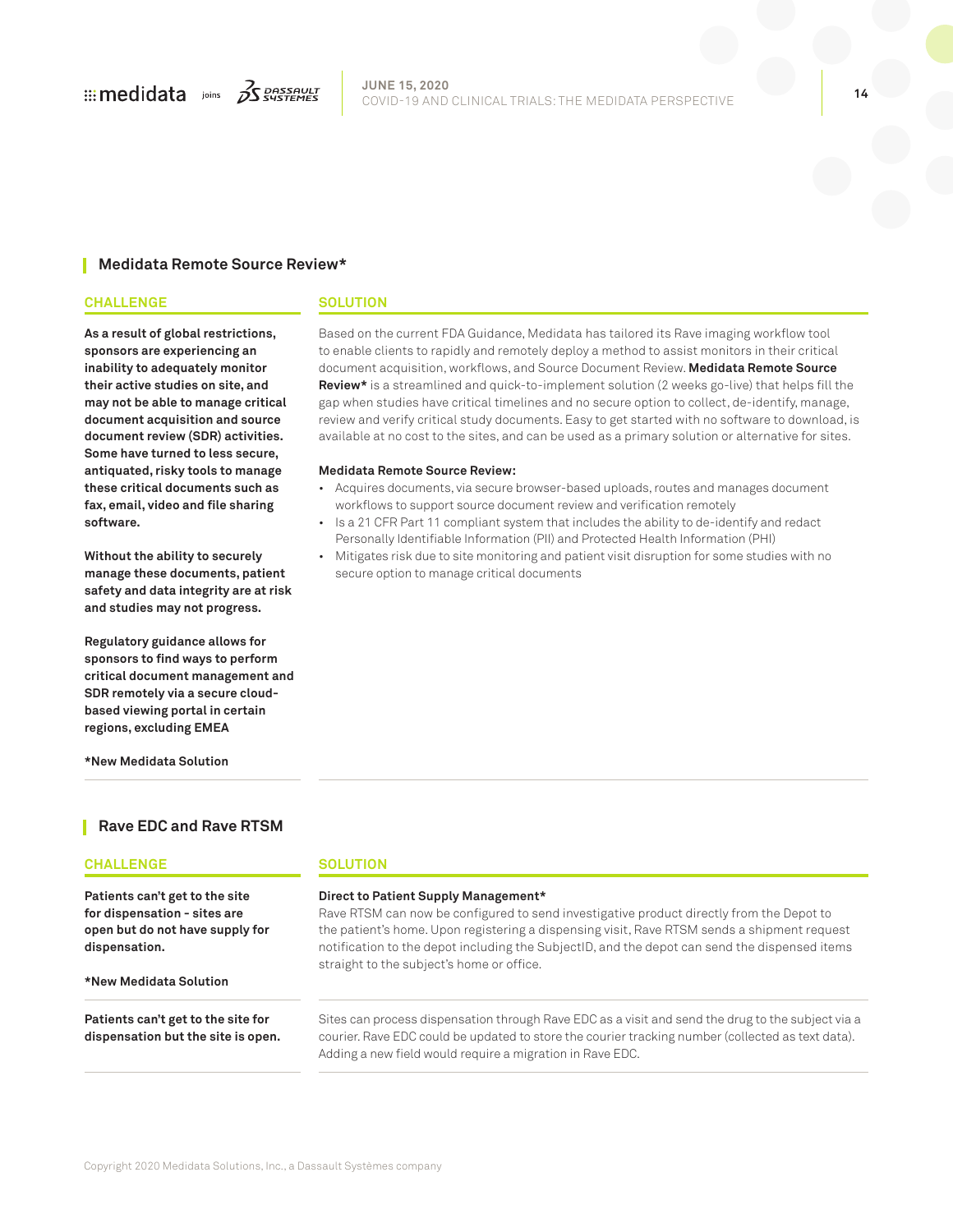

| <b>CHALLENGE</b>                                                                                                                                                                | <b>SOLUTION</b>                                                                                                                                                                                                                                                                                                                                                                                                                                                                                                                                                |  |  |
|---------------------------------------------------------------------------------------------------------------------------------------------------------------------------------|----------------------------------------------------------------------------------------------------------------------------------------------------------------------------------------------------------------------------------------------------------------------------------------------------------------------------------------------------------------------------------------------------------------------------------------------------------------------------------------------------------------------------------------------------------------|--|--|
| Sites are closed and patients need<br>a dispensation.                                                                                                                           | Subjects may be transferred to sites that are open, or if site users are able to work remotely<br>they can register a visit in Rave EDC that is configured in RTSM to be Direct to Patient and have<br>the dispensed items shipped from the Depot to the patient's home.                                                                                                                                                                                                                                                                                       |  |  |
| Subjects are able to have an<br>onsite visit but future visits are<br>questionable.                                                                                             | Multiple dispensing visits can be made in Rave EDC at the same time, providing additional<br>IMP for the subject. If this will become standard, DND dates should be updated so that the<br>drug does not expire over the longer time period between dispensations. Our Services team<br>can provide specific steps that can be utilized to ensure off-cycle/unscheduled visits can be<br>conducted without issue.                                                                                                                                              |  |  |
| Supply chain concerns make sites<br>want to have more buffer stock on<br>hand or less (depending on if the<br>concern is availability of drug or<br>availability of shipments). | Supply plans can be instantly adjusted by end users to meet the changing needs of individual<br>study sites. To ensure that the site is stocked with additional drug to service a larger number<br>of visits, the maximum buffer can be increased or the long window extended. Alternatively, a<br>supply plan can also be adjusted to maintain less inventory by shortening the long window or<br>reducing the maximum buffer. The site can also be deactivated for shipping in the case of a<br>closed site or dispensations occurring from alternate sites. |  |  |

### CHALLENGE 4: ACCELERATING STUDY START-UP

### **Rave Grants Manager COVID IIS\***

### **CHALLENGE SOLUTION**

**Budgeting for the investigatorinitiated studies (IIS) is different from a normal trial. IIS trial budgets are typically built as small cost buckets, with the sites (not the sponsor) indicating what the costs are and what they want the Sponsor to pay. This approach causes delays in getting approval from the sponsor as a more granular activity level budget is needed. The sponsor will also need reliable data to verify that the costs are fair.**

Medidata has developed a COVID19 vaccination study budgeting solution, **Rave Grants Manager COVID IIS**, to help investigator- initiated studies develop detailed trial budgets for patient, procedure and site costs. Leveraging Medidata's deep fair market value data and our clinical trial budgeting expertise, Sponsors can streamline the budget build process for their sites.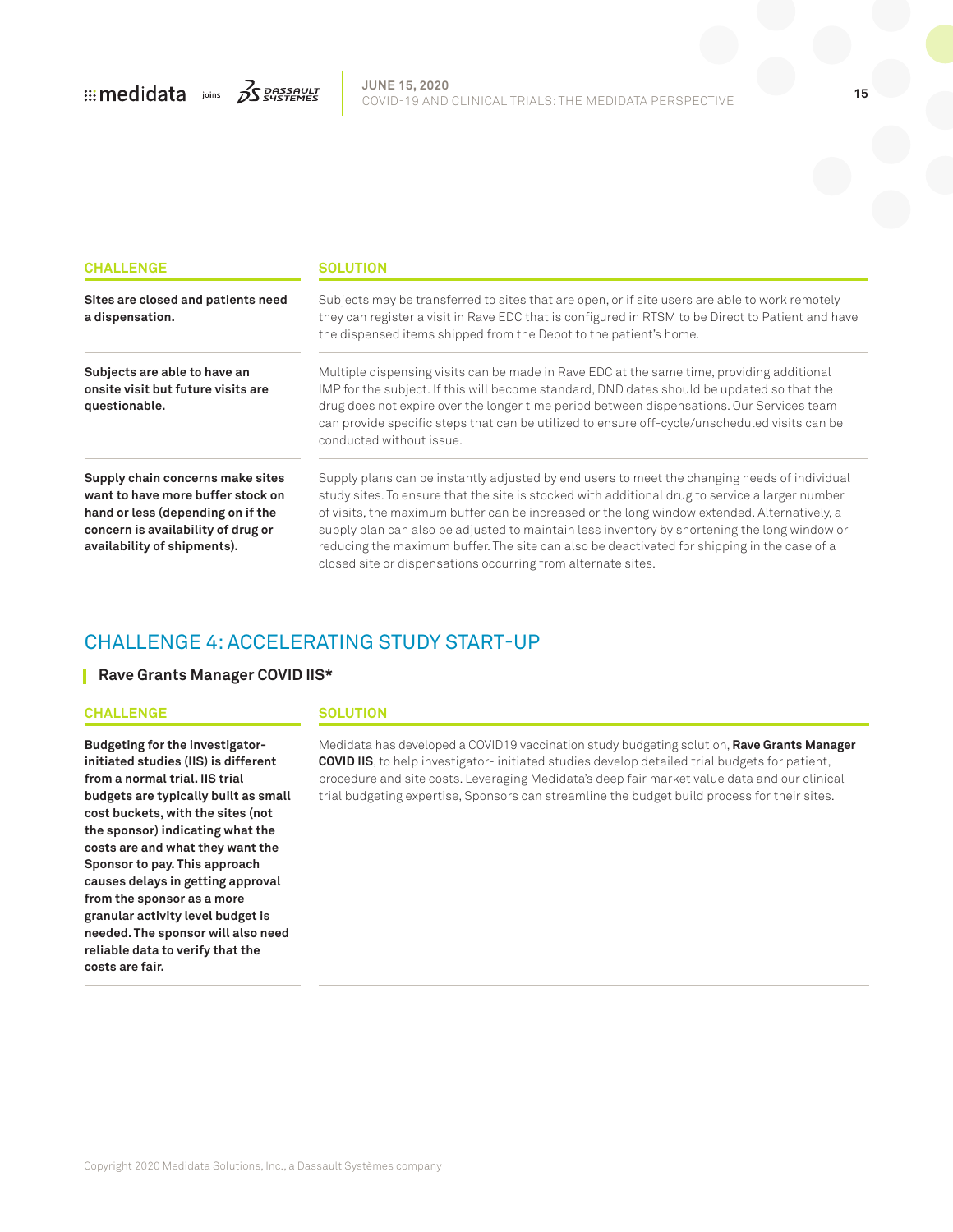

### **CHALLENGE SOLUTION**

**With COVID-19 investigatorinitiated studies, there are budget negotiation delays due to the gap between the site's and sponsor's independent industry benchmark..**

**Compliance and auditing risks. Lack of internal COVID-19 related data to establish FMV to ensure Sponsors are not overpaying or underpaying sites.**

**\* New Medidata Solution**

**individual cost benchmarks. Disparate data sources for clinical procedure activities and other direct costs at the investigator and site-level can undermine decisionmaking. There is a need for an**  required by the procedures, visits and protocol. This helps sponsors determine fair site payments based on relative study complexity.

> Medidata's deep fair market value data provides auditable defensible rates. An audit trail of negotiation activity is retained for reference and compliance with fair market value regulations.

> **Rave Grants Manager COVID IIS** enables Sponsors to negotiate investigator-initiated studies quickly using a single, reliable fair market value data source as well as a complexity analyzer. The complexity analyzer calculates benchmarks with industry averages, along with a site's work effort

### **Rave EDC and Rave RTSM**

### **CHALLENGE SOLUTION**

**COVID-19 studies need to be up and running quickly.**

Rave RTSM with basic EDC forms can be up and running in two weeks for a randomization only study and three weeks with basic trial supply management. Medidata has had multiple COVID-19 studies go from kick-off to live in 3 weeks or less with randomization and trial supply management.